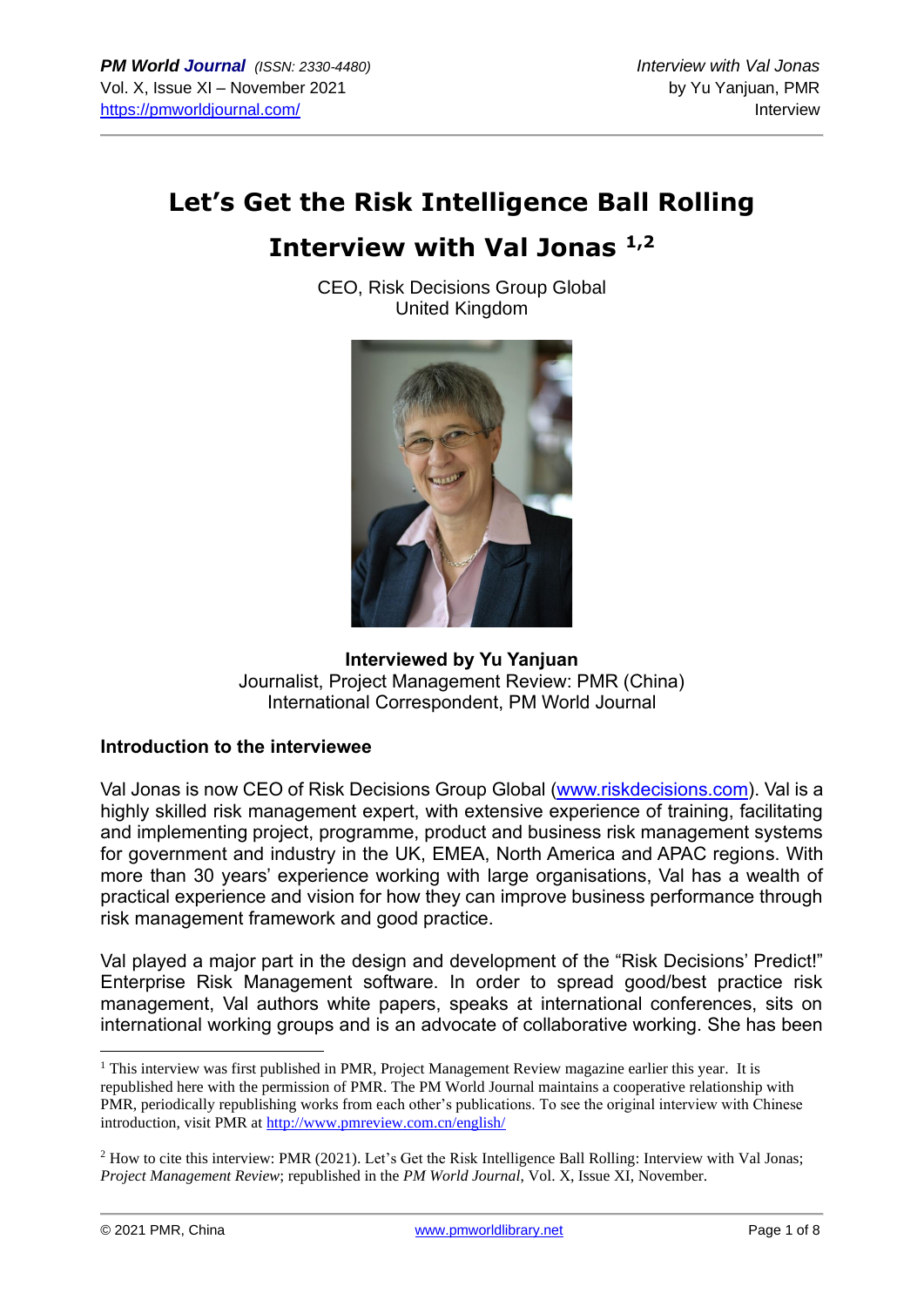involved in roles of professional associations, such as PMI Risk Practice Standard chapter coordinator, APM Risk SIG member. She is the author of the Risk Intelligence (RQ) series of white papers. The following interview is based on the *The Snowball Effect Whitepaper*.

# **Interview**

#### **Q1**. What is *The Snowball Effect Whitepaper* mainly about? And why is the Whitepaper named "*The Snowball Effect*"?

**Val Jonas (Jonas)**: The Snowball Effect is a fun concept we developed during the early stages of planning the Whitepaper (the second in a series focusing on Risk Intelligence - RQ). The main theme of The Snowball Effect is the importance of Middle Managers in making good risk-based decisions that in turn, support successful outcomes for their organization.

Why is it named "The Snowball Effect"? A snowball grows in size as it rolls down a hill and can have a negative effect if you let it get out of control – turning into an avalanche. But a joined-up, functioning organization can use the Snowball Effect to its advantage, gathering information and knowledge to make well-informed risk-based decisions. In the situation today, we can look at it in two ways:

- Negative: Risk and uncertainty don't occur in simple discreet ways. More typically, a series of cause-and-effect events lead to an unexpected outcome or consequence. With the snowball effect, any one thing is probably not going to cause catastrophe, but added together, they can cause an avalanche.
- Positive: Human beings are amazing problem solvers, as long as we put our minds to it and work together. The critical mass for this to happen is at Middle Management level, where people are making significant decisions on a daily basis.

By connecting risk and pooling ideas, we can gather the momentum needed to achieve our goals. If we can get good risk-based decisions flowing through the middle layer of our organizations, we will better inform our senior managers (who want up-to-date information on both problems and their planned solutions). At the same time, at the coalface, the workforce can feel confident that they are part of a successful organization and effectively go about their daily operations.

#### **Q2.** In your opinion, what are the characteristics of modern risk?

**Jonas:** Risk is not what it used to be! We live in an ever-faster changing world, where our ability to handle risk is the differentiator between success and failure, and in some cases between survival and extinction. Whereas 50 years, ago, very little change happened in anyone's lifetime. You could predict at least the next 10 to 20 years with reasonable confidence. People stayed in the same job or profession most of their lives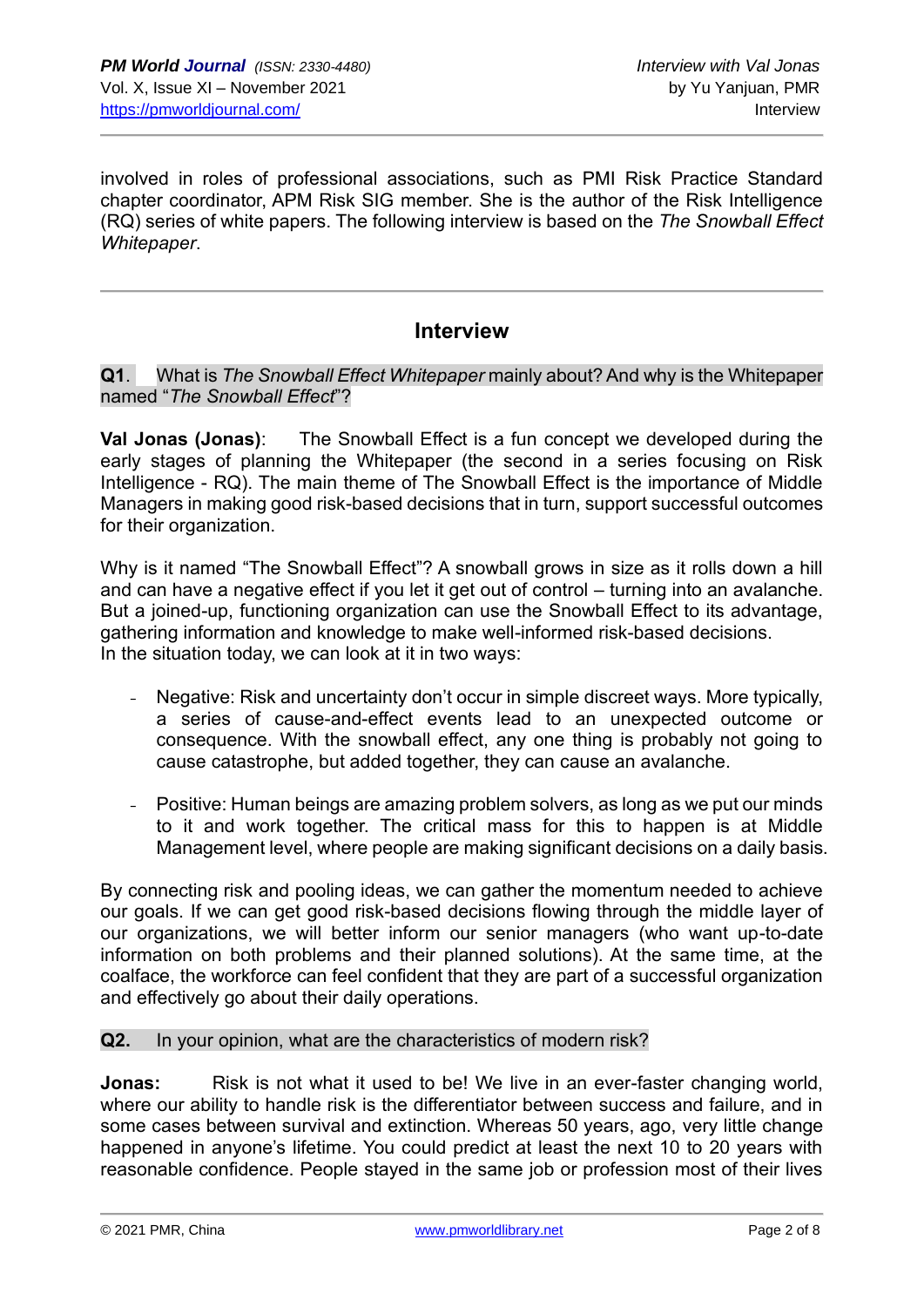even if they changed the company the worked for. The context most people lived in was relatively stable. As long as you had enough food to eat and a roof over your head, the biggest worry was aliens arriving from outer space or the threat of nuclear war. Generally, our day-to-day lives didn't change too much. Things are very different today. The world has become smaller, with instant communications, global supply chains, and cheap airtravel connecting everyone, everywhere. We have expanded into all corners of the world, with increasing speed, with little time or inclination to consider the consequences and even less time to respond to the unexpected. As a result, we find ourselves having to make decisions faster, based on increasingly imperfect information and a large number of interdependencies to weigh up.

I find it fascinating that we seem to be stepping through the "domains" of the "Cynefin Framework", created in 1999 by Dave Snowden working at IBM Global Services. This framework defines five increasingly tricky decision-making contexts in which we make sense of the world:

#### Clear – Complicated – Complex – Chaotic –> Disorder

In the latter half of the  $20<sup>th</sup>$  Century, we moved from a relatively clear and predicable world, into one that was increasingly complicated. From a world where common sense prevailed, to one where we calculated things. We developed deterministic business models, economic and political theories, and applied them to create a better future. However, in the 21<sup>st</sup> Century, we find ourselves in a phase where there are so many unknowns, uncertainties and risks, that calculating a deterministic future is near impossible. As the number of interdependencies grow, we find ourselves in a world of complexity that we are unable to model quickly enough, if at all. The time has now come to develop new mechanisms to respond to this fast changing, complex environment. To imagine multiple probabilistic scenarios, establish trigger points and track them, in readiness to make fast (possibly pre-determined) decisions, based on the emerging scenario. Having played out several potential futures, you will more likely recognise which one is unfolding and hence gain early advantage. Even if the future turns out to be a hybrid of scenarios, you will still be more ready than if you expected a single modelled outcome. We call it "shaping the future with risk".

The one thing we are definitely trying to avoid is going into the  $4<sup>th</sup>$  domain: Chaotic and falling into ultimate and irreversible 'Disorder'.

### **Q3.** "Risk is a behaviour, not a process." Would you please explain it?

**Jonas:** The way risk is implemented in most organizations is through process. For most people it isn't their specific job to manage risk, but instead an add-on. The spreadsheet risk register is brought out, discussed as an agenda item and then filed away again until next month. The higher up the organization, the less frequently the risk reviews occur, perhaps a six-monthly exercise.

The challenge is to bring risk alive, to get people thinking about consequences and scenarios and having real-time conversations about risk. Considering what risk means in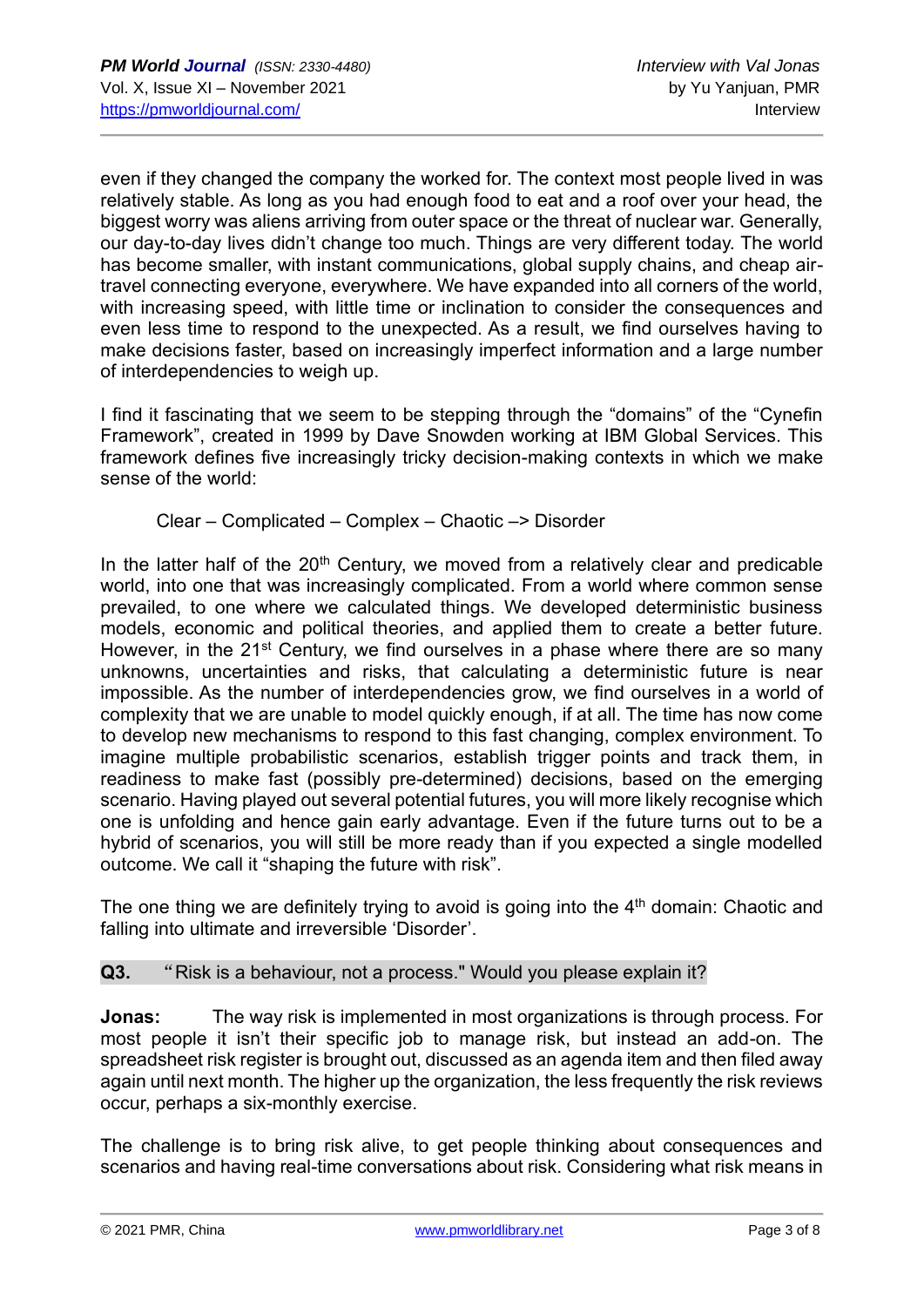the context of delivering objectives and achieving goals. Consider the approach to take based on company values and vision. The aim is to consider risk as a whole, not just as individual events – how uncertainty and risks connect together and combine to hamper or support success.

Often risk is siloed in organizations, with each functional discipline, business unit, programme, project and contract having its own 'process' for risk. But this leaves the organization vulnerable to a myopic view.

Instead, risk needs to be a mindset and part of the organization's DNA, with an overall risk vision that drives culture and behaviours. Problem solving is a major ingredient of successful risk management, getting everyone behind an issue and coming up with innovative solutions. That's not something you do as part of a monthly meeting. Success stems from people having bright ideas anytime, anyplace and having the confidence and supportive environment to propose them.

Working in an open and trusting environment, people will speak up when they see a problem and be enthusiastic about being part of the solution. The risk process is there to back up these proactive behaviours – to ensure risk management is carried out efficiently and effectively, with the right resources, reporting and monitoring.

#### **Q4.** Would you please tell us what is "positive risk thinking"?

**Jonas:** It's easy to consider risk as purely negative – that's the way risk is typically presented – focusing on prevention. People often associate risk with things like Health and Safety, seeing it as a tick-box exercise – lots of rules. Of course, these rules are important and must be followed to run a business lawfully – they're the rules of the game. Such operational risk is typically handled through compliance and controls.

Unfortunately, compliance has taken on such prominence that it has clouded thinking on risk, ignoring the fact that there is also a strategic angle to risk. Not only should we be thinking about the opportunity side to risk, we also need to decide what risk to take, with a view to the reward to be gained.

Most businesses today include 'innovation' in their company vision and values. And innovation means breaking new ground, which inevitably involves taking some risk. The key is to understand that risk and make sure that you're able to handle it.

Another facet of business is competition. Astute risk-taking offers competitive advantage. Knowing how to differentiate yourself, understanding which types of risk you can handle better, where you can move faster than others – can be game-changers. In business, you don't just want to play the game, but you want to win it. It's this winning attitude that's a trait of the positive risk thinker.

#### **Q5.** What are the top qualities of positive risk leaders?

**Jonas:** Positive risk leaders see risk as a force for good, not something to be simply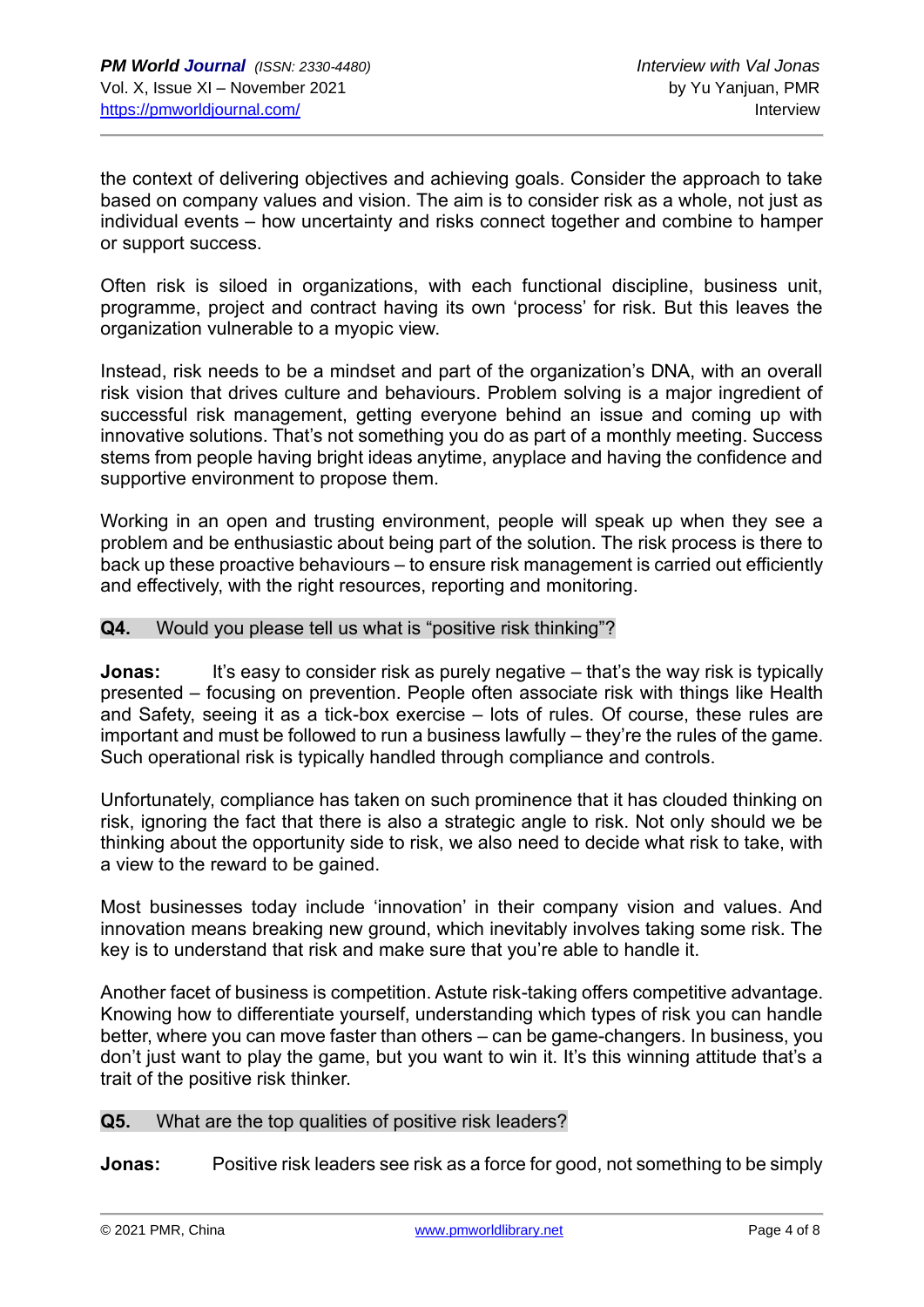pushed down the organization and delegated as problems for someone else to solve. In our first Risk Intelligence Whitepaper *How Successful Leaders Thrive in an Uncertain World*, our experts define risk intelligent leaders as "intellectually curious individuals with an innovative, experimental and visionary approach. They are creative, collaborative and good listeners, focused on getting stuff done today whilst looking ahead to the future.'

Risk leadership involves inspiring your team to be proactive, prepared to tackle whatever uncertainty and risk comes their way. Such leaders

- understand problems in enough detail to ask the right questions;
- engage in risk conversations and openly listen to diverse perspectives;
- collaborate on solutions and support fast decision-making;
- keep sight of the overall goals and objectives;
- sustain morale by helping everyone feel part of the bigger success story;
- create an environment of trust, in which people feel safe to take calculated risks;
- tap into the wealth and knowledge and information surrounding them.

Finally, positive risk leaders have courage and conviction, proactively looking to the future to overcome uncertainty and risk, to achieve success.

**Q6.** We've heard about IQ, EQ, TQ, etc. The Whitepaper mentioned the term "Risk Intelligence". What is Risk Intelligence? How to develop Risk Intelligence?

**Jonas:** Risk Intelligence (RQ) reflects a person's ability and capacity to comprehend and prepare for the future, to be ready to make sound decisions in the face of uncertainty and risk. It's the ability to pivot quickly, taking advantage of opportunities, while minimizing any downside.

High RQ people are confident due to a high level of knowledge, forethought and preparedness; they are excellent planners and problem-solvers, resolving issues before they become critical.

Just like the other \*Qs, Risk Intelligence is a combination of nature and nurture. Risk intelligent people are naturally curious, open-minded, creative, lateral thinkers, ready to embrace the future. But you can also nurture Risk Intelligence by reaching out, seeking diverse views, talking and listening to different perspectives. Ask open questions and embrace a broad range of thoughts and ideas. Create an environment of trust, so people can be open and honest in their conversations with you. Work on aligning people's objectives with the objectives of the organization.

Prior experience is valuable, provided that it doesn't create a blinkered mindset – the past is not necessarily a good predictor of the future, especially in today's fast-changing world. The ultimate goal of Risk Intelligence is to support fast, informed decision-making in the face of risk and uncertainty.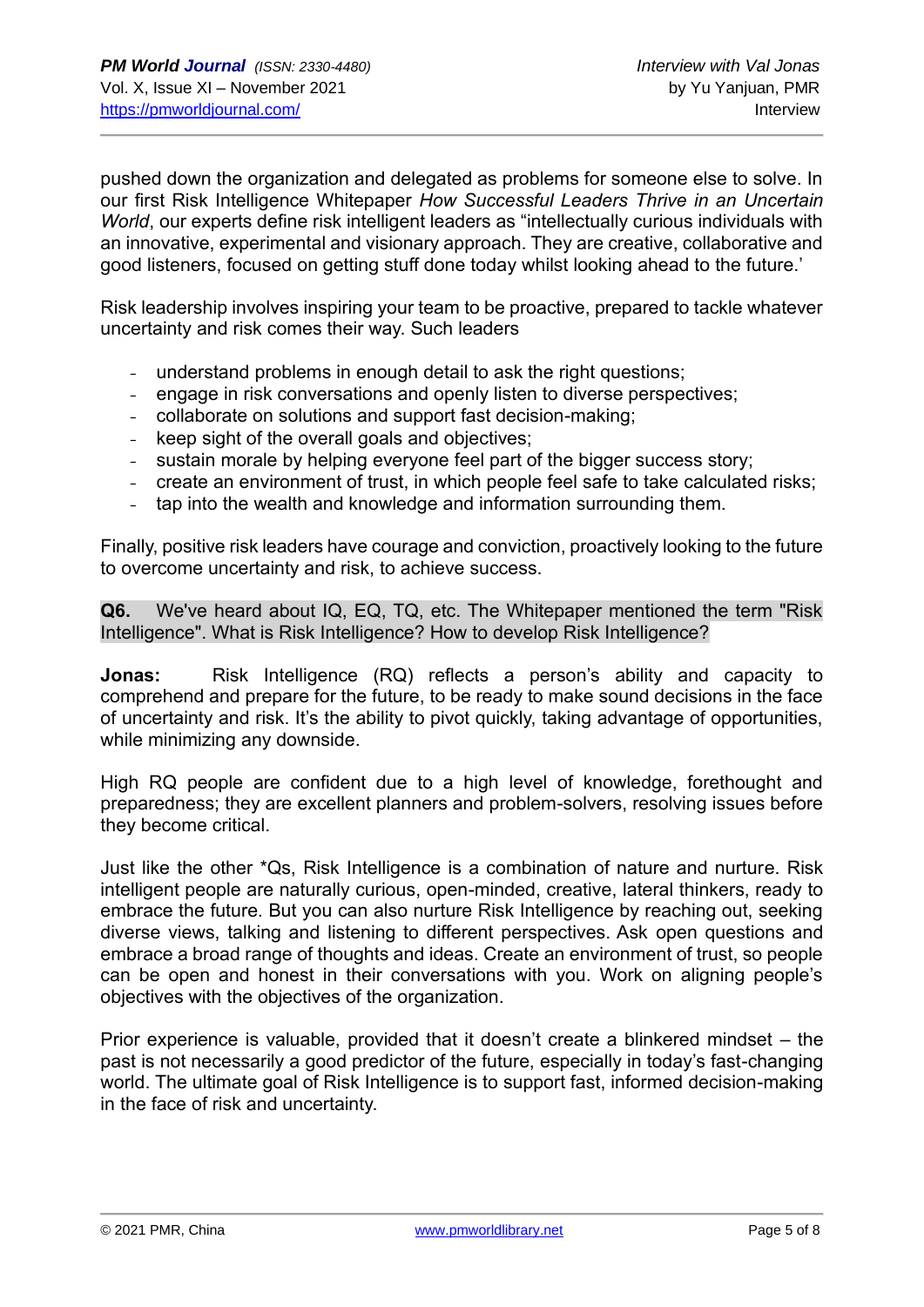#### **Q7.** The Whitepaper recognized risk maturity as a key driver of success. Why?

**Jonas:** Twenty years ago maturity models focused whether people were following risk process. Of course, it is important that risks are being identified, assessed, managed and reported. But times have moved on. Instead of focusing purely on 'how to' steps of risk management, risk maturity now addresses engagement across the whole organization. It starts with the 'why?' – the right tone from the top down, explaining the organization's risk vision and ensuring the right framework of authority, responsibility and accountability is in place – governance at corporate, strategic, portfolio, programme & project, product, contract, functional and operational levels.

Risk maturity goes on to cover integration and dynamic risk performance across the organization, asking questions such as: Is risk connected? Is the organization responding to uncertainty and change in real-time? Are goals, objectives and outcomes being achieved?

Finally, risk maturity examines the people and culture aspect of risk management and whether the organization is capable of sound decision-making.

All of these things are fundamental to organizations being ready and capable of thriving in a fast-moving world full of uncertainty and risk. Without this, you will be susceptible to the winds of change, surviving by luck until that luck runs out.

#### **Q8.** What role does diversity play in dealing with risks?

Val Jonas: Having a good mix of people in an organization is vital. There will be many unique perspectives on how to achieve future success - Risk Intelligent organizations recognize and harness these differing viewpoints. If goals and objectives are clearly articulated, all team members will have ideas to contribute to support their achievement. Think about the make-up of your team, to ensure there is a mix of experience and background. Consider bringing in stakeholders to get their perspective, as well as experts and people from different disciplines. Peer reviews can provide excellent feedback loops to broaden thinking – sometimes having someone ask a simple, seemingly dumb question can start the ball rolling.

There is also a need for diversity at leadership level. Having senior managers thinking and asking what-ifs? They may ask questions like: Could this happen? Can it liberate fresh thinking and get people working in new and more collaborative ways? Diversity can introduce innovation and drive opportunity, as long as you maintain a level of discipline in planning to meet overall goals.

**Q9.** Effective organizations build risk thinking into their DNA. So what are your suggestions on how to build an organizational culture of embracing risk?

**Jonas:** This has to start from the top down. If senior managers live and breathe risk, then those same behaviours will resonate all the way down through the organization. People focus on what their managers think is important; if your boss focuses on risk, then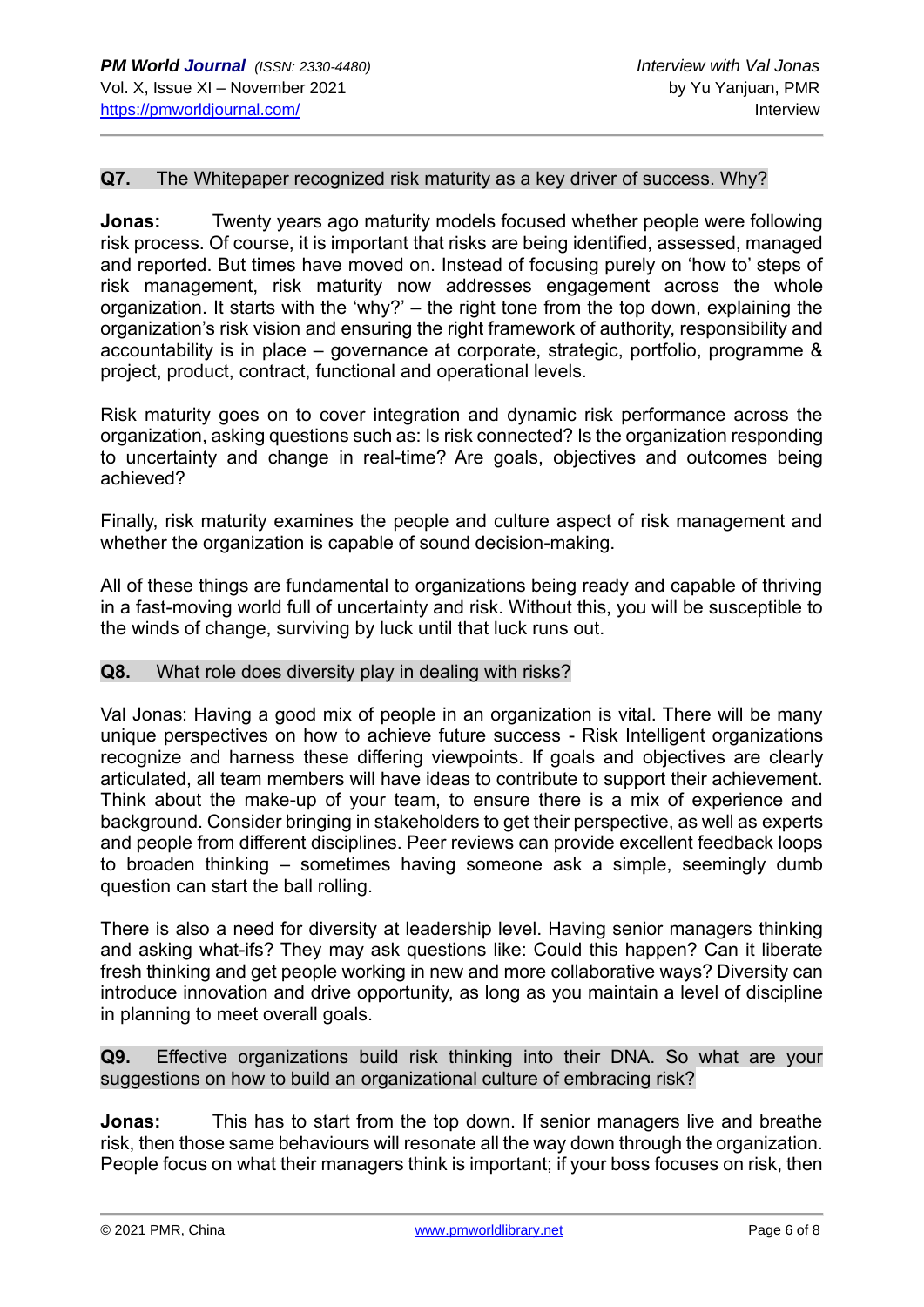so will you. A communications plan to get the messages about risk vision and values can be invaluable.

But senior managers cannot do it all. The main focus of *The Snowball Effect* whitepaper is the effect Middle Managers have on embedding culture and embracing risk. Ensuring a sound risk framework is in place, with a central repository for risk information, and the ability to analyse and project that risk to visualize future – those are all the responsibility of Middle Managers.

Of course, it is the responsibility of everyone in the organization to manage risk. At the coalface, people are unlikely to have sufficient oversight to see far into the future, so you might consider identifying risk champions, to support engagement in risk. They will help bring new people up to speed on risk, keeping other people engaged with refresher training and guidance. They can support and encourage a proactive approach, helping to embed positive risk thinking.

These three levels – senior management risk vision – middle management framework – champion level engagement – are key to embedding the right risk culture and achieving organizational risk intelligence.



To read the original interview and to learn more about PMR magazine, visit <http://www.pmreview.com.cn/english/>